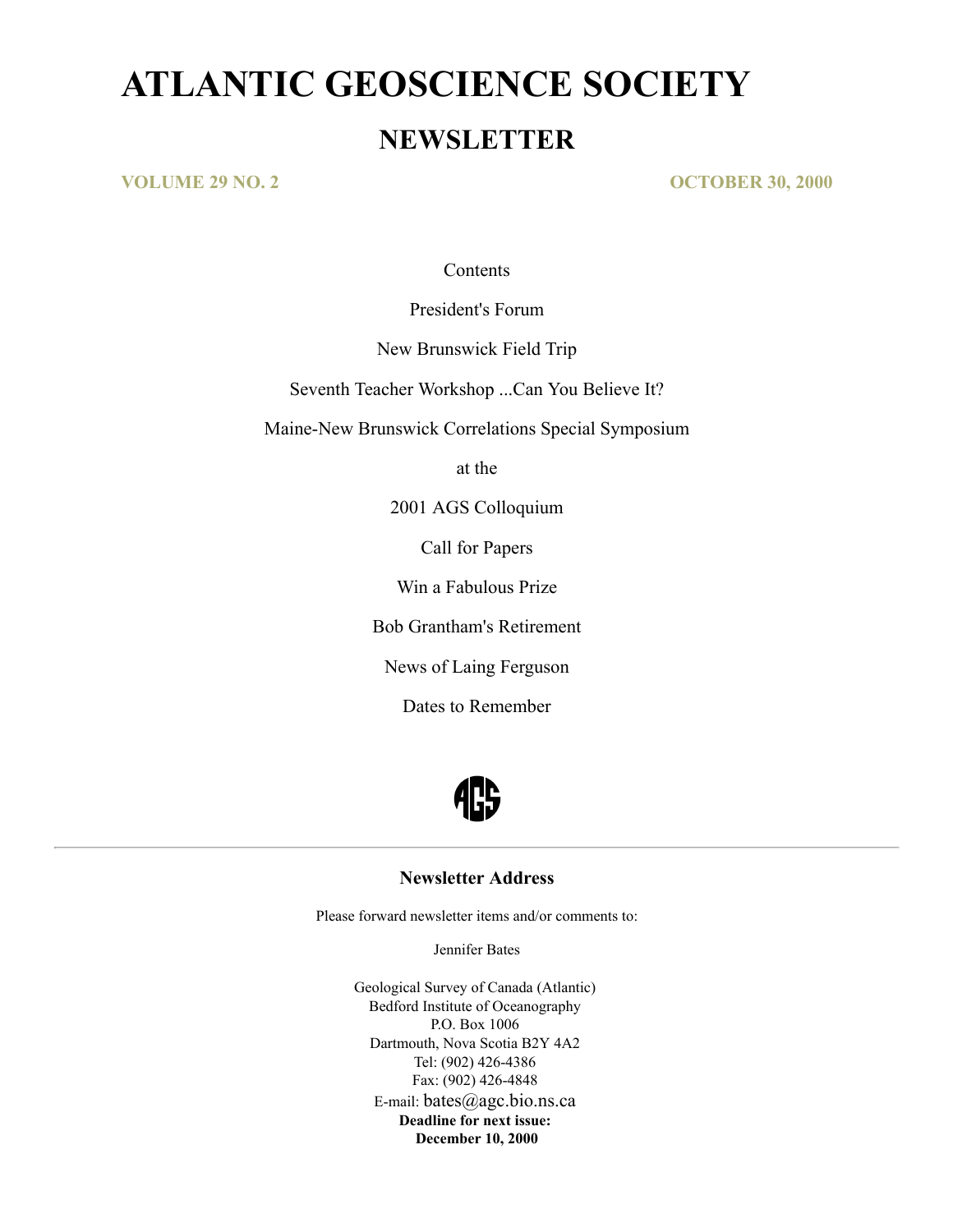#### **PRESIDENT'S FORUM**

The summer has come and gone and most of you are back at your desks, after enjoying the summer weather and deer flies! The AGS Executive and Council have been hard at work so far this year and there are a lot of things going on in the AGS these days.

Plans are proceeding for the next AGS Colloquium, which will be held on February 9<sup>th</sup> and 10<sup>th</sup>, 2001, at the Delta Beausejour Hotel in Moncton, New Brunswick. This will be the first time that the Colloquium will be held in Moncton, and the Executive and Council are excited about hosting the event in a new venue. Mark the dates on your calendars, and contact me if you are willing to help organize the event. Many hands make light work! A block of 100 rooms has been reserved at the hotel. You are encouraged to call and book your rooms early. Please indicate your affiliation with the AGS Colloquium. Mike Parkhill (NBDNR) has agreed to coordinate the abstract volume for the 2001 Colloquium. The Call for Papers is included in this newsletter.

Sandra Barr and Les Fyffe are planning to hold a symposium in conjunction with the 2001 Colloquium entitled Geological Correlations Between New Brunswick and Maine (see article in this newsletter). This is both timely and topical as a new Appalachian geological map is presently being prepared. The organizers are planning to invite several key scientists from both sides of the border to the symposium and the ensuing discussions will be of great interest to many AGS members.

At the Colloquium, I would like to have a slide show featuring AGS members at work. Do you have a great slide or a print from your field activities? How about a picture taken aboard a research ship? If so, please send it to me at the address given at the end of the newsletter.

On a musical "note" for the 2001 Colloquium, I want to encourage all the musicians in the crowd to bring along your musical instruments and your talent to the annual jam session. No instrument is too bizarre (but please leave the bagpipes at home!).

In the spring of 1999, Rob Fensome of the Geological Survey of Canada (Atlantic) proposed that the AGS sponsor a photographic competition within the Photographic Guild of Nova Scotia (PGNS). The subject material for the photos would concentrate on geological images and the resulting photos could then be added to the AGS library of images, for use in our many educational initiatives, such as "The Last Billion Years" and EarthNet. The proposal was accepted by the AGS executive and the competition was held as part of the PGNS activities for 1999/2000. Rob Fensome and I attended the PGNS awards banquet on May 25 and presented the AGS awards, which included the winning photo by Keith Vaughan entitled *Zebriski Point* and three photos that tied for second place: *Paddy Island, Medford* and *Basalt* by John W. Webb and *Amphibian trackway, Horton Bluff* by Gilbert van Ryckevorsal. The winning slides will be shown at the 2001 AGS Colloquium. Plans for next year's contest are already in progress.

The AGS Executive and Council have approved the formation of a committee to investigate the preparation of a new Geological Highway Map of Nova Scotia. The committee, spearheaded by Howard Donohoe (Nova Scotia Department of Natural Resources) and Robert Grantham (Nova Scotia Museum of Natural History), will develop a proposal for the preparation of the new Highway Map. Howard and Bob's committee will investigate all aspects of the proposed map, including royalty agreements, copyright, mar-keting and cost to the AGS, and will report back to the executive in the fall.

"The Last Billion Years" Committee is negotiating with Nimbus Publishing Company to print and market the AGS book. Current plans are to print 1000 copies in the first printing, with a second printing, should it be necessary. The book will be of interest to the general public and will hopefully be used as an introductory geology text-book at some Atlantic universities. If you anticipate that you might need multiple copies of "The Last Billion Years", please contact Graham Williams (902-426-5657) or Jennifer Bates (902-426-4386) and order your copies now. The more pre-sales that the Committee can confirm, the better their position for future negotiations with Nimbus.

The AGS has agreed to be the host society for the 2005 GAC-MAC conference to be held at Dalhousie from May 14-18, 2005. A Local Organizing Committee (LOC) has been formed and includes: Mike Cherry, Chairman; Rob Raeside, Vice-Chair; Pat Ryall, Treasurer; and Mike MacDonald, Secretary. The Canadian Society of Petroleum Geologists has agreed in principle to participate in the 2005 conference and predicts that approximately 200 of their members will attend. To date, the conference facilities at Dalhousie University, and blocks of rooms at the University and several downtown hotels have been booked. If you are interested in participating in the organization of the 2005 GAC/MAC I encourage you to contact one of the members of the LOC. The LOC is having a logo contest with the winner being chosen and announced at the 2001 AGS Colloquium. Interested readers should see the "Win a Fabulous Prize" article in this newsletter for more details.

Well, that is about all for now. I hope you are having a great fall and I look forward to hearing about the exploits of the AGS members, in their various pursuits of geoscience excellence and/or the correct chords for a song!

'Til the next issue ... cheers.

*Mike MacDonald, AGS President*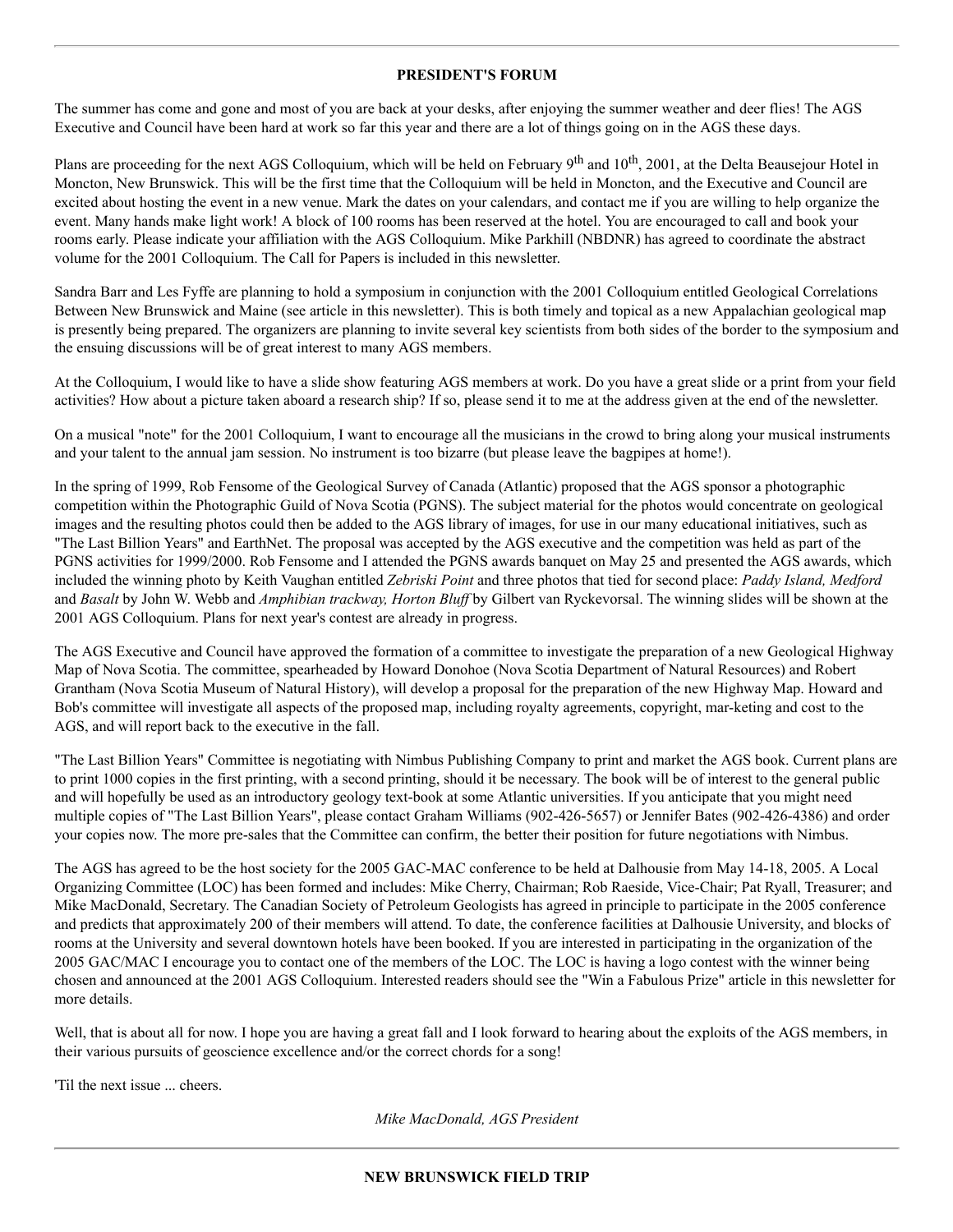On two beautiful sunny days on the 12th and 13th of June, Clint St. Peter and Sue Johnson of the New Brunswick Department of Natural Resources and Energy guided a geological field trip in southern New Brunswick. The objective of the trip was to demonstrate representative sedimentological, stratigraphic and structural features of Carboniferous and early Mesozoic sedimentary rocks of the Maritimes and Fundy basins.

The trip was arranged at the request of Phil Moir and Rob Fensome of the Geological Survey of Canada (Atlantic). This annual outing brought fifteen eager participants from Dartmouth to Sussex to learn more about the geology of southern New Brunswick.

The group left Sussex and proceeded south to the mouth of Tynemouth Creek on the Bay of Fundy shoreline where the Westphalian A/B grey plant-bearing grey fluvial beds of the Tyne-mouth Creek Formation were dis-sected. After everyone was saturated with stump-casts and Stigmaria, we journeyed east to St. Martins, where the leadership of the trip was assumed by Bill MacMillan of GSC Atlantic. He gave an overview with nice dia-grams of the geology and contact relationships between the Triassic alluvial Honeycomb Point Formation and overlying fluvial Quaco Forma-tion. The walk along the beach, spectacular caves in the Honeycomb Point beds and delicious ice cream at the beachfront restaurant were enjoyed by all.

Everyone drove back through Sussex and proceeded to Alma in Fundy National Park. After accommodations were secured we met for a robust dinner of seafood and "pop". A few of the GSCers (no names given) tented in the park campground. Everyone was invited back to the campground for a sing-a-long and those who attended will recall the smoking camp fire!! John Shimeld picks a pretty good guitar. (Oh, sorry, that was a name wasn't it.)

The morning of the 13th was mostly spent in the Park. We first went to Point Wolfe where Phil Moir of GSC Atlantic gave us a lecture on the reason why many bridges of days gone by were "covered". Also, at Pointe Wolfe some general features of the Visean/ Namurian Hopewell Cape Formation were demonstrated. The second Park stop was along Dickson Brook and Dickson Falls to inspect an unconformity between the Hopewell Cape Formation and the Pre-Cambrian Broad River Group volcanics. Above Dickson Falls and in the brook bed a disconformity between the immature Hopewell Cape sediments and the mature Boss Point Formation was described.

After stopping in Alma to pick up sandwiches and assorted lunch snacks we drove northeast to Germantown, where we looked at nearly undeformed grey sandstones of the mid- to late Namurian Boss Point Formation and deformed conglomerates of the late Visean/ Namurian Hopewell Cape Formation. Here the Boss Point beds dips below the younger Hopewell Cape strata with the latter having been thrust northwest along the Harvey-Hopewell Fault.

From Germantown we headed back south to Dennis Beach to look at unnamed red roundstone conglomerates and large-scale cross stratified sandstones of the Mesozoic Fundy Group. Following lunch on the beach, we walked west across a concealed interval which hides the Dennis Beach Fault. On the west side of the fault trace there is the polydeformed conglomerates of the Hopewell Cape Formation.

From Dennis Beach we drove north along the shore of Chignecto Bay to the mouth of Shepody River to observe the redbeds of the Maringouin Formation. Climbing ripple-laminated sandstones and mottled mudstones of the Maringouin Formation are distal equivalents of the coarse Hopewell Cape conglomerates.

The next stop was in the Provincial Park at Hopewell Rocks. One group took a shorter walk to see the historic Flower Pots which are tidally carved from conglomerates of the Hopewell Cape Formation. The more hardy walked a fair distance downhill to the southern part of the section, where coarse red terrestrial conglomerates of the Lime-kiln Brook Formation contain two tongues of marine stromatolitic limestone. Everyone seemed to be suitably impressed by the size of the algal heads and their overhanging morphology. The upper limestone tongue represents the youngest Windsor Group unit in New Brunswick. The site is important because it demonstrates beyond a doubt that there are both terrestrial and marine rocks within the Windsor Group and that the Windsor is conformably succeeded by the Mabou Group (Hopewell Cape Formation).

After leaving the "Rocks" we headed north and inland to Frederick Brook and the site of the historic Albert Mines Albertite vein. In a small pit, everyone scrambled to find the first Paleoniscid fish fossils. Most found some fish scales. The beds there are high-grade oil shales of the Lower Carboniferous (Tournaisian) Albert Formation. The paleontologists remained in the pit while the mining crowd walked east to the spoil piles of the old Albertite mine. Pieces of the black vitreous bitumen were collected with relative ease. Hans Wielens of GSC Atlantic was particularly successful in acquiring hand-size samples.

From Albert Mines we headed to Hillsborough were we stopped for a group photo shoot. I think most participants enjoyed the outing. I know Sue and I certainly did so and we would welcome an invitation to participate on a future occasion.

*Clint St. Peter, NBDNRE*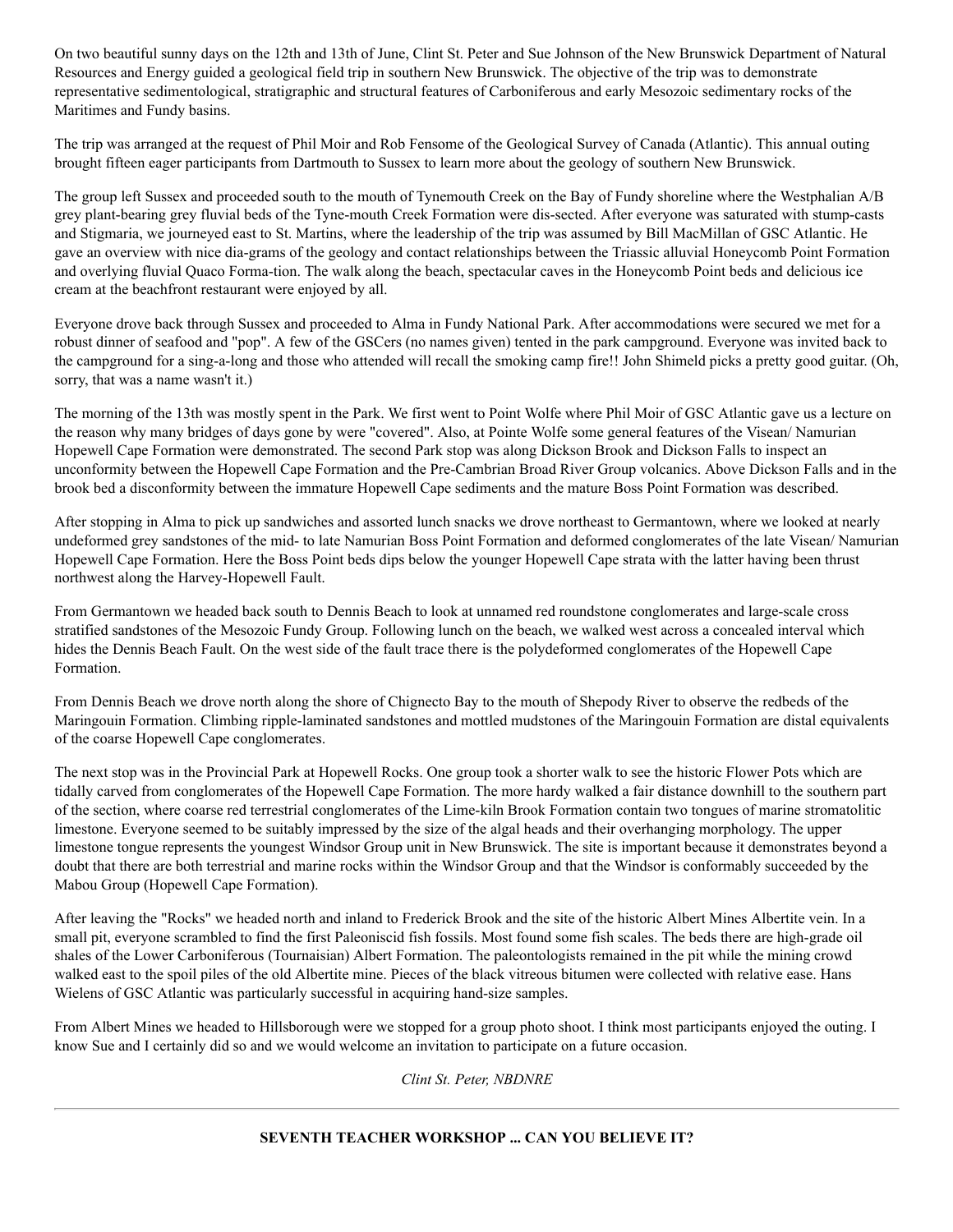Twenty-six Nova Scotia science teachers gathered at St. Francis Xavier University on August 21-22 to attend the seventh teacher workshop hosted by EdGEO Workshop Committee of the Atlantic Geoscience Society.

During the one and one-half day workshop, geologists and teachers highlighted resources available to grade four to grade ten science teachers. AGS education materials including the geological highway map, the video series and guides, the website EarthNet and Peter Wallace's field guide were presented and used in the sessions. The general program focused on hands-on activities and how they might be brought into the classroom. The afternoon field trip presented the local geology of Antigonish, Malignant Cove and Arisaig. On Monday evening, the participants were free to wander through displays, demonstrations and posters, pose questions to the presenters, and discuss the happenings of the day. Brendan Murphy, on behalf of the host St. F.X., welcomed the teachers and spurred an interesting discussion on geology and education.

So, I suspect you are asking "How could this go on for so many years?" Simply, the answer is the enthusiastic and dedicated members of the Committee. As well, the influx of fresh ideas from new members keeps the blood flowing. All members actively participate in the planning and presenting of the workshop. Our most recent volunteers are Lesleigh Grice (HRM School Board) and John Shimeld (GSC Atlantic). They join Rob Fensome, Nelly Koziel, Bill MacMillan, Iris Hardy, Graham Williams and Jennifer Bates of GSC Atlantic; Howard Donohoe and Linda Ham of NSDNR; Bob Grantham of NSMNH; Henrietta Mann of Dal-Tech; and Susan Baldwin and Kathy Silverstein of HRM School Board.

Plans for the eighth EdGEO workshop (this must be the longest running program within Canada) are underway. EdGEO 2001 will return to the Fundy Geological Museum on August 20-21, 2001 but with a completely different field trip from the one that was part of the 1999 workshop. The registration fee is \$65. Please spread the word to the educators in your area. But advise them to register early as most years the workshop is "sold out".

The Committee welcomes new members who are keen to assist educators. If you would like to know more about the workshop program, contact myself (426-4386; bates@agc.bio.ns.ca) or any of the Committee members, or visit the Nova Scotia EdGEO website at http://agc.bio.ns.ca/schools/edgeo/edgeo.html.

*Jennifer Bates, Chair, EdGEO Workshop Committee*

#### **MAINE - NEW BRUNSWICK CORRELATIONS: Special Symposium at 2001 AGS Colloquium**

A special symposium on "Geological correlations between New Brunswick and Maine" is planned in conjunction with the Annual Colloquium of the Atlantic Geoscience Society on February 9-10, 2001, at the Delta Beausejour Hotel, Moncton, New Brunswick.

The question of correlations between New Brunswick and Maine is complex, whether we are dealing with stratigraphic and plutonic units, major faults, tectonothermal evolution, paleontology, terranes and terrane boundaries, or mineral deposits. The theme is a timely one, with a new geological map of the Appalachian orogen now being prepared to replace the 1978 classic by Hank Williams.

The organizers envisage the symposium to include both oral and poster sessions, as well as ample time for informal discussion. The abstract deadline is not until January 2001, but we would appreciate an indication at this time as to whether or not you are interested in participating, and also if you are likely to be submitting an abstract. As usual, the abstracts will be published in Atlantic Geology.

Please submit your abstracts to either Sandra Barr (sandra.barr@acadiau.ca) or Les Fyffe (les.fyffe@gnb.ca).

*Sandra Barr, Acadia University*

*Les Fyffe, NBDNRE*

#### **WIN A FABULOUS PRIZE**

The Atlantic Geoscience Society will host the joint annual GAC-MAC meeting in Halifax in May 2005. The core of a Local Organizing Committee (LOC) has been assembled, and is starting the long process of ensuring that this meeting will be another successful undertaking by AGS.

The LOC needs a distinctive logo, which will be used for a wide range of advertising and promotional appli-cations. The logo should provide a graphic association with Nova Scotia and include text identifying the city (Halifax) and the meeting (GAC-MAC 2005). It should be capable of repro-duction in black and white, full colour and single colour, and scalable to allow uses ranging from letterhead to a large symbol on posters.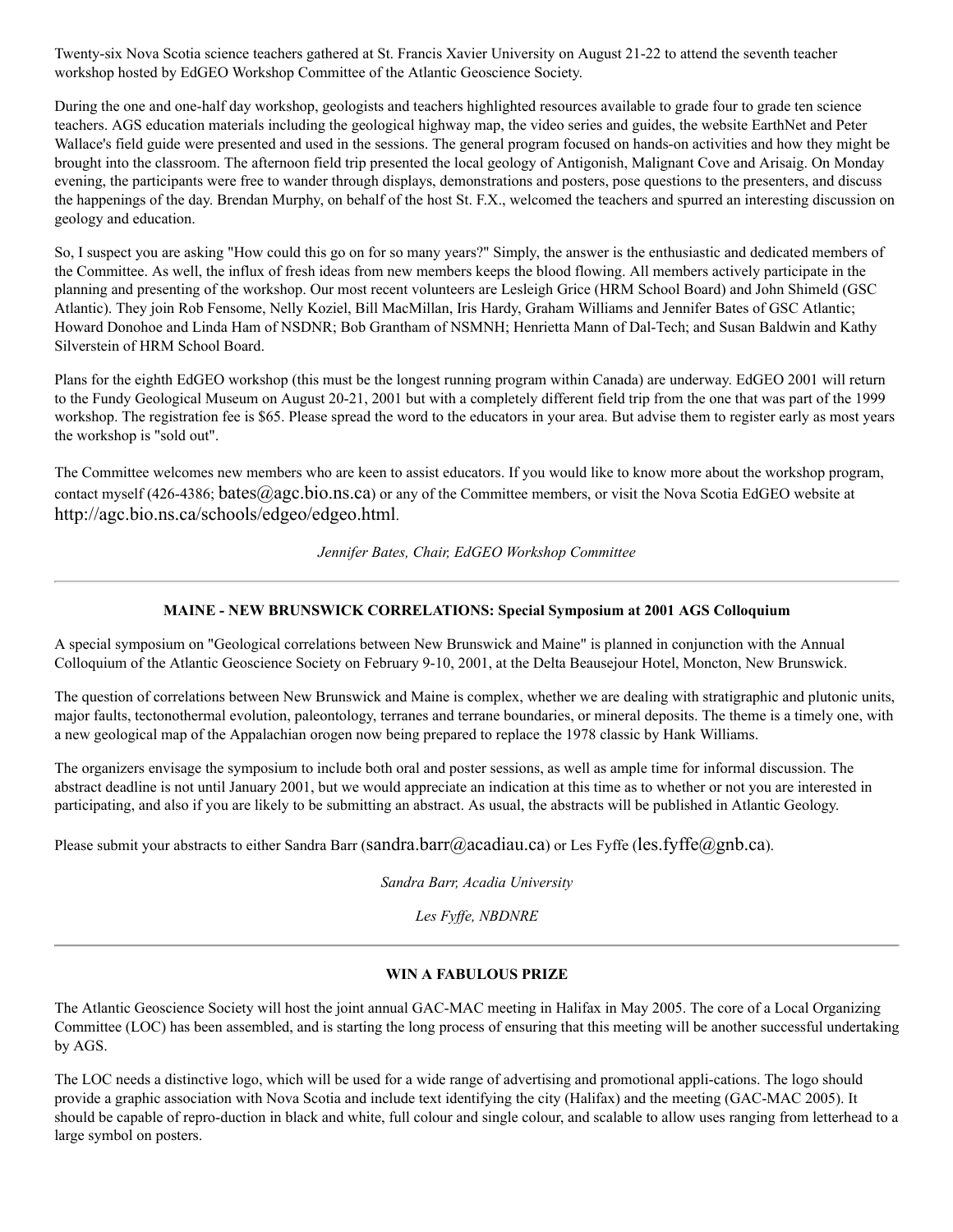Submissions are invited from AGS members and other interested parties. Entries will be displayed at the Colloquium in Moncton on February 9 and 10, 2001, and attendees will be invited to cast a ballot for their choice of the submissions. The winning submission will be announced at the Colloquium banquet. The author of the winning entry will receive a fabulous prize.

Contestants are encouraged to submit their entries as digital files created in any commonly used graphics software. Entries submitted as paper must be capable of conversion to digital format by simple scanning. Deadline for submissions is January 15, 2001.

Entries should be sent to:

Mike Cherry Chair, Local Organizing Committee Halifax 2005 c/o Minerals and Energy Branch Nova Scotia Department of Natural Resources P.O. Box 698 Halifax, NS B3J 2T9 E-mail: cherryme@gov.ns.ca

*Mike Cherry, NSDNR*

#### **BOB GRANTHAM'S RETIREMENT!**

November marks the end of a 26 year era at the Nova Scotia Museum with the retirement of Curator of Geology, Bob Grantham. Bob's achievements at the museum are many including in-numerable talks, workshops and field trips, a meticulous geology collection, the Mastodon Project and Isle Haute Expedition, plus a stint at the Nova Scotia Department of Natural Resources. Those who have worked and collaborated with Bob have experienced his generosity of knowledge, information and spirit.

However, Bob's geological history does not end here! In November he becomes Executive Director of the Johnson Geoscience Centre in St. John's, Newfoundland. The facility is currently under construction on Signal Hill and is dedicated to the geological history of Newfoundland. Bob's involvement in this exciting endeavor ensures he will maintain an active role in the Atlantic geoscience community.

Friends and colleagues of Bob's are welcome to attend Bob's Retirement Party slated for Thursday, Nov. 2 starting at 4:30 pm in the Museum Foyer at the Nova Scotia Museum of Natural History, 1747 Summer Street, Halifax. The theme for the potluck party is "*Hard Rock Café"* - feel free to come as your favorite rock star. If you wish to make a contribution towards a gift, contact Norma Bishop at (902)424-6510.

#### **Bob knows something is happening but not the nature of the event, so please keep it a secret.**

If you are unable to attend but want to share your best wishes at his retire-ment event, e-mail your message to Martha Devanney at devannme@gov.ns.ca.

#### **NEWS OF LAING FERGUSON**

Laing Ferguson is presently confined to City Hospital in Moncton having suffered a stroke late in the summer. Communications by mail from friends/colleagues will be greatly appreciated.

Address: Laing Ferguson, 31 Queen=s Road, Sackville, New Brunswick E4L 4G4.

#### **DATES TO REMEMBER**

October 30 and 31, 2000

Mining Matters for Nova Scotia 2000. World Trade and Convention Centre, Halifax, NS.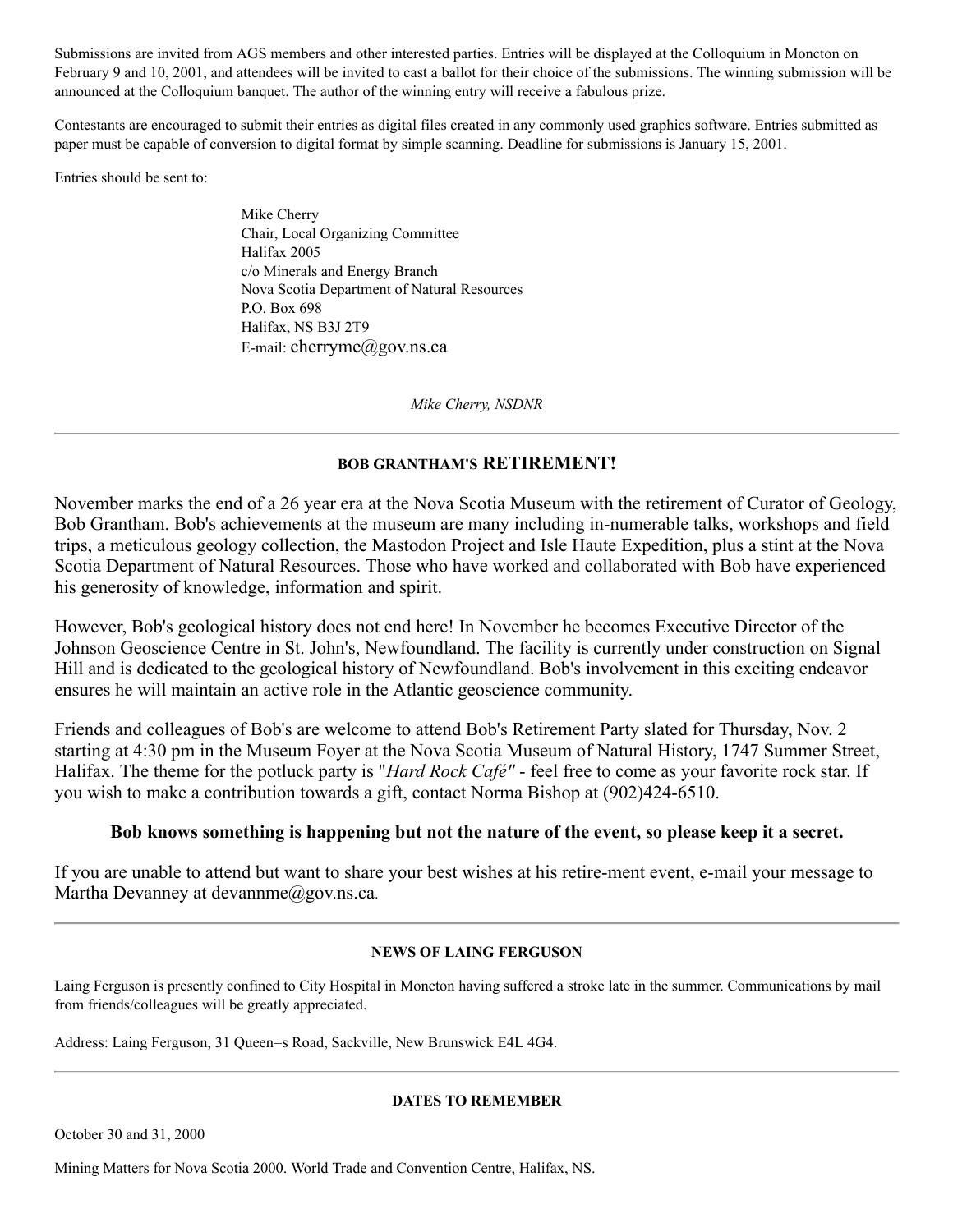#### **November 2-4, 2000**

Geological Survey of Newfoundland and Labrador, 24<sup>th</sup> Annual Review of Activities and CIM Newfoundland Branch 47<sup>th</sup> Annual Meeting.

Delta Hotel, St. John's, NF.

#### **November 6-8, 2000**

New Brunswick Department of Natural Resources and Energy, Annual Review of Activities.

Sheraton Inn, Fredericton, NB.

#### **February 9-10, 2001**

Atlantic Geoscience Society Colloquium and Annual Meeting. Delta Beausejour Hotel, Moncton, NB.

#### **AGS 2000 - 2001**

| <b>Executive</b>                                                                                                                                                                                                                                             |                                                                                                               | <b>Councillors</b>                                                                                                                                                                                                                                                                              |
|--------------------------------------------------------------------------------------------------------------------------------------------------------------------------------------------------------------------------------------------------------------|---------------------------------------------------------------------------------------------------------------|-------------------------------------------------------------------------------------------------------------------------------------------------------------------------------------------------------------------------------------------------------------------------------------------------|
| President: Mike MacDonald<br>c/o Nova Scotia Department of Natural<br>Resources<br>1701 Hollis Street<br>P.O. Box 698<br>Halifax, Nova Scotia B3J 2T9<br>Tel: (902) 424-2523<br>Fax: (902) 424-7735<br>E-mail: mamacdon $(\partial \text{gov}.\text{ns.ca})$ | Vice President: Tom Martel<br>Treasurer: Ken Howells<br>Secretary: Peter Giles<br>Past President: Chris White | Tom Al, Jennifer Bates, Jarda Dostal,<br>Paul Durling, Linda Ham, Randy Miller,<br>Dave Mossman, Brendan Murphy,<br>Michael Parkhill, Alan Ruffman, Clint<br>St. Peter, Ian Spooner, Peter Wallace,<br>Dick Wardle, Tim Webster<br><b>Editor Jennifer Bates</b><br><b>Publicity Chris White</b> |
|                                                                                                                                                                                                                                                              |                                                                                                               |                                                                                                                                                                                                                                                                                                 |

# **Colloquium and Annual General Meeting - 2001**

February 9-10, 2001

Delta Beausejour Hotel, Moncton, New Brunswick

Call for Papers - First Circular

The AGS cordially invites you to attend the AGS-2001 Colloquium in Moncton, New Brunswick. The Conference Organizing Chairman is Mike MacDonald, Nova Scotia Department of Natural Resources. The conference will consist of two days of technical presentations at the Beausejour Hotel, on February 9 and 10. AGS poster and oral presentations will be based on the following themes:

- 1. Current Research
- 2. Geological Correlations Between New Brunswick and Maine
- 3. Onshore and Offshore Oil and Natural Gas Exploration and Related Research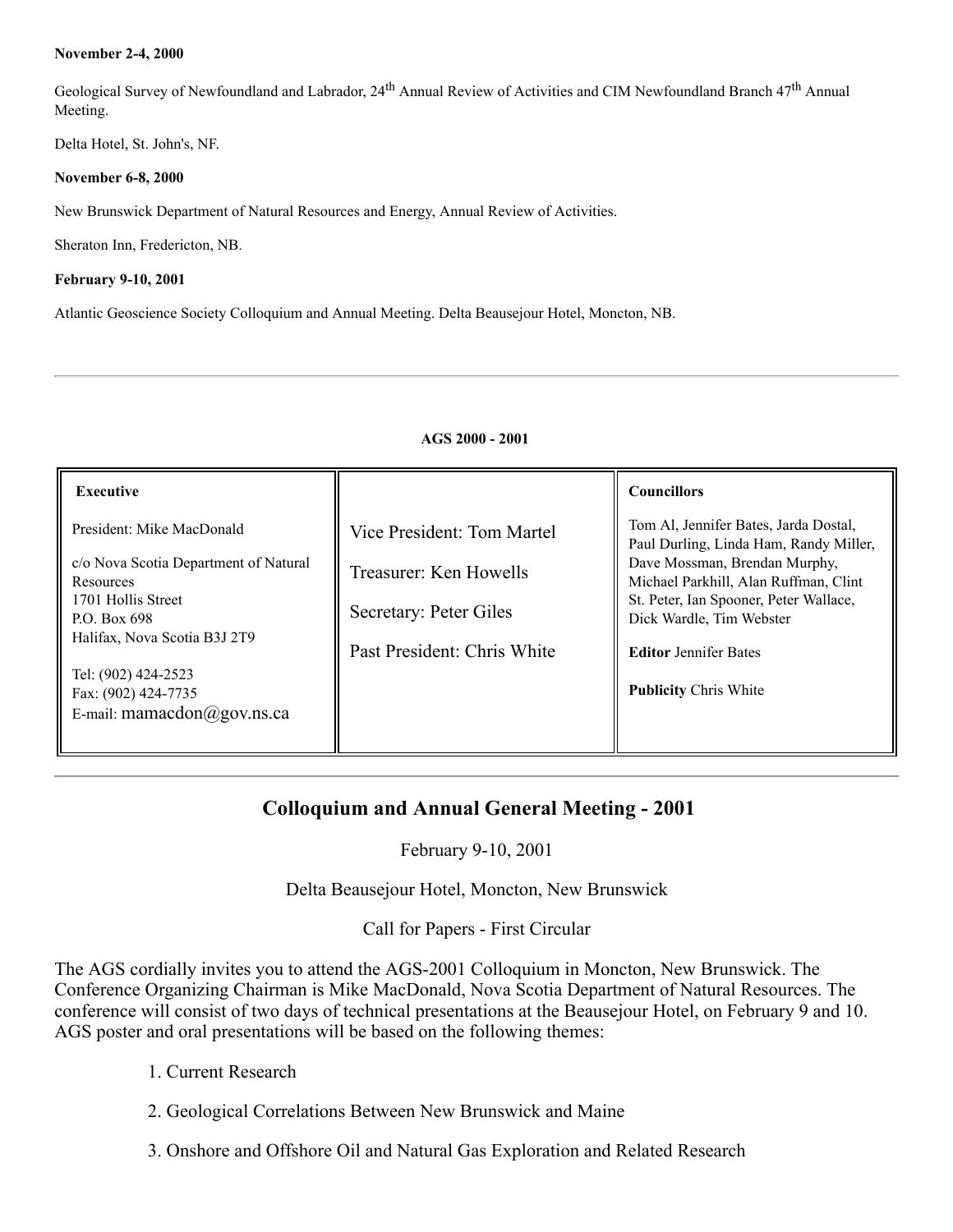# **CALL FOR PAPERS**

All participants are invited to submit abstracts which will qualify the authors to make either an oral or poster presentation. The Organising Committee reserves the right to reject abstracts which are not presented in the correct format, to limit the number of contributions from any one author, and to assign any contributed paper to either oral or poster presentation, although we will attempt to accommodate the author's wishes wherever possible. Abstracts may be submitted in either English or French.

Abstracts should be 400 words or less with the text in Times Roman 12 point font. Abstracts should be prepared using Microsoft Word 97. The abstracts will be published in Atlantic Geology, therefore the format must be consistent with the journal format: titles in bold with upper and lower cases as normal for first word and proper names; one line of spacing separating title from authors, followed by affiliations on the next line; all lines centrejustified, and separated from the first paragraph by one line of spacing. Consult a copy of Atlantic Geology for details of abstract formatting.

Provide the author's names in order of decreasing contribution, and please indicate separately:

- 1. whether the paper is intended for poster or oral presentation,
- 2. student's name and degree program (B.Sc., M.Sc. or Ph.D.) if a student is presenting,
- 3. whether a LCD projector will be used for the oral presentation,
- 4. if you require a table in front of your poster display,
- 5. whether student presenters wish to be considered for the Noranda Award (see below).

Student presenters are eligible for the following awards:

**Rupert MacNeill Award** - given for the best oral presentation by a student

**Graham Williams Award** - given for the best poster presentation by a student

**Noranda Award** - given by Noranda Mining & Exploration Limited for the best paper by a student in Economic Geology (either oral or poster presentation). This award involves summer employment with Noranda so you must indicate with the abstract submission whether or not you wish to be considered. A student submission with no indication will be considered a NO.

# **Abstract Deadline**

Deadline for submission is January 12, 2001. Submit as a Word97 attachment, by email or mail to:

Michael Parkhill

New Brunswick Department of Natural Resources and Energy P.O. Box 50 Bathurst, NB E2A 3Z1 Phone: 506-547-2070, Fax: 506-547-7694 email: Michael.Parkhill@gnb.ca

# **Accommodation**

The conference will be held at the Delta Beausejour Hotel in Moncton, New Brunswick. Requests and payment for accommodation must be arranged with the Delta Beausejour Hotel Inn by calling: Tel: 1-800-268-1133; 506- 854-4344 or Fax 506- 858-0957. Rates will be \$89 for rooms plus HST (15%) (1-4 persons per room). In booking your room please quote conference "AGS Colloquium".